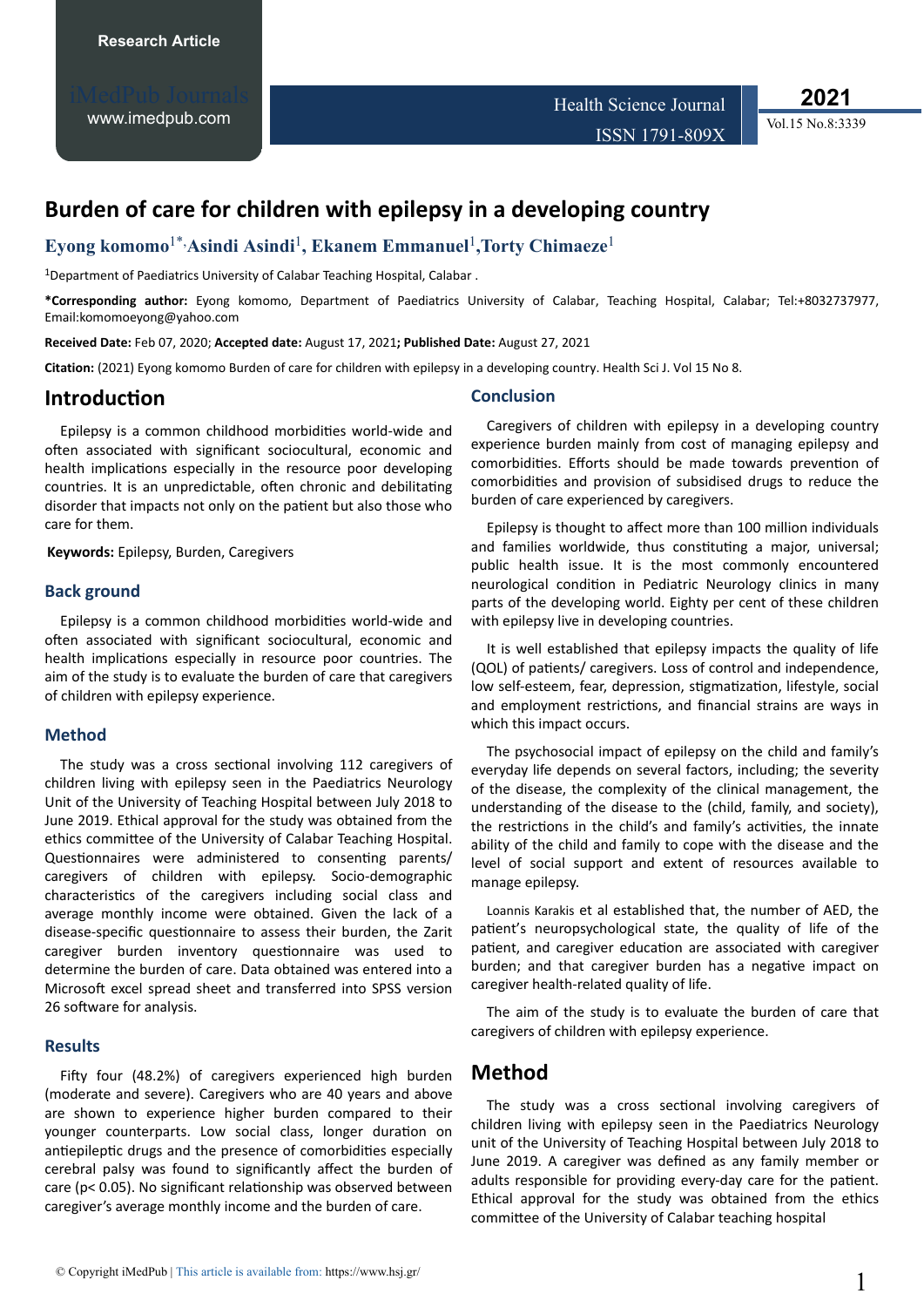Questionnaires were administered to care givers and the following information were obtained; age, sex, religion, occupation, educational qualification, marital status average monthly income, average cost of AED/ month and time spent for patient care in hours per week). The social class was obtained using the Oyedeji classification which utilizes the educational background and occupation of parents.

Given the lack of disease-specific questionnaire to access their burden, the Zariat caregiver burden inventory was used . of It is the most widely used standardized, validated scale to assess caregiver burden, administered previously in various neurological disorders, including epilepsy.

Data obtained was entered into a Microsoft excel spread sheet and transferred into SPSS version 26 software for analysis.

One hundred and twelve caregivers participated in the study made up of 78 female and 34 males. The mean age of the caregiver is 34 years

| Age(years) | <b>Sex</b>     | <b>Total</b> |     |
|------------|----------------|--------------|-----|
|            | Female<br>Male |              |     |
| 20years    | $\overline{2}$ | 6            | 8   |
| $21 - 40$  | 20             | 32           | 52  |
| $>40 - 60$ | 10             | 34           | 44  |
| >60        | $\overline{2}$ | 6            | 8   |
| Total      | 34             | 78           | 112 |

The caregivers burden of care using the Zarit inventory burden of care showed that 20(17.9%) of the caregivers had no burden, 38(33.9%) had mild, 22(19.6%) had moderate and 32(28.6%), had severe burden. Caregivers with moderate and severe burden are considered to have a high burden while others have low burden.



**Fig 1:** burden of care of respondents using the Zarit caregiver inventory.

A cross tabulation of age of caregiver and the burden of care shows that 20 of the 52 caregivers above 40 years experienced high burden compared to 12 out of 70 below 40 years who had high burden. There is a significant relationship between the age of caregiver and the burden of care. (X2= 27.3, P<0.05)

The social class of the children shows that majority of the children whose caregivers participated in the study 50(44.6%) are from the low social class this is followed by 34(30.4%) and 28(25%) in the middle and high social class respectively.( table  $II$ )

Table II: Relationship between social class and level of burden of care.

| Social<br>class | Level of burden |      |              |          |       |  |  |
|-----------------|-----------------|------|--------------|----------|-------|--|--|
|                 | No<br>burden    | mild | moderat<br>е | severe   | total |  |  |
| High            | 2               | 24   | 2            | $\Omega$ | 28    |  |  |
| Middle          | 10              | 8    | 8            | 8        | 34    |  |  |
| Low             | 8               | 6    | 12           | 24       | 50    |  |  |
| total           | 20              | 38   | 22           | 32       | 112   |  |  |

#### $X^2 = 52.62$  P < 0.05

Of the twenty eight caregivers from the high social class only two had high burden. Thirty six of the 50 caregivers from the low social class experience high (moderate and severe) burden. There is a significant statistical relationship between the social class and the burden of care. (p<0.05)

Table III showed that the average monthly income of the caregivers ranges between N20, 000 and N150, 000. Majority of the respondents in this study have an average income of N50, 000 and below. There is no significant difference between the average monthly income and the level of burden (X2 = 7.59, P> 0.05)

**Table III:** Level of burden and average monthly income.

| Level of<br>burden  | Average income per month in Naira |                  |                      |                |              |  |
|---------------------|-----------------------------------|------------------|----------------------|----------------|--------------|--|
|                     | 20000-50<br>,000                  | 51000-10<br>0000 | 101,000<br>$-150000$ | >150000        | <b>Total</b> |  |
| <b>No</b><br>burden | 12                                | 5                | $\overline{2}$       | $\overline{2}$ | 21           |  |
| Mild<br>burden      | 28                                | 6                | 3                    | $\mathbf{1}$   | 38           |  |
| Moderate<br>burden  | 13                                | $\overline{7}$   | 1                    | 1              | 22           |  |
| Severe<br>burden    | 21                                | $\overline{4}$   | 6                    | 0              | 32           |  |
| Total 112           | 74                                | 22               | 12                   | 4              |              |  |

 $X^2$  = 7.59 P < 0.05

\*One Naira = 360 dollars

Table IV shows a cross tabulation between the burden of care and the average cost of procurement of antiepileptic drugs per month. More than a third 38(33.9%) of the caregivers spend between 5000 to 7000 monthly to procure antiepileptic medications. Caregivers who spend more money to procure AED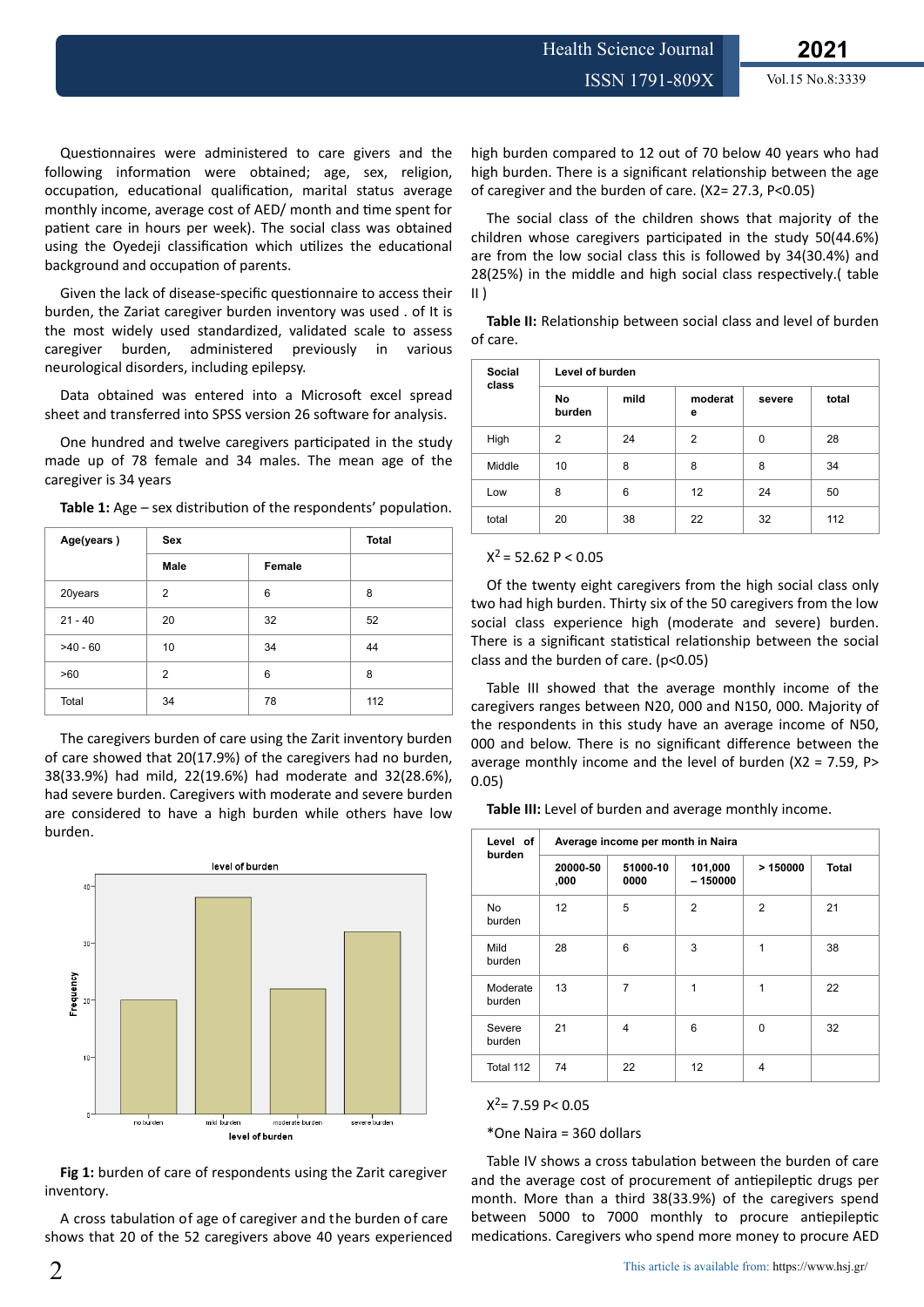Health Science Journal

have a high burden compared to those who spend less. There is a significant relationship between the average costs of antiepileptic drugs per month with the level of burden.  $(X2=72.59 P < 0.05)$ 

Table 1V: Relationship between level of burden and average cost of antiepileptic drugs per month

| Level of<br>burden | Average cost of antiepileptic drugs/ month |                |                |                | <b>Total</b> |
|--------------------|--------------------------------------------|----------------|----------------|----------------|--------------|
|                    | < 2000                                     | 2000-<br>4000  | 5000-<br>7000  | >7000          |              |
| No<br>burden       | 6                                          | 10             | $\overline{2}$ | $\overline{2}$ | 20           |
| Mild<br>burden     | $\Omega$                                   | 16             | 6              | $\overline{2}$ | 24           |
| Moderate<br>burden | $\Omega$                                   | $\overline{2}$ | 6              | 16             | 24           |
| Severe<br>burden   | 4                                          | $\overline{2}$ | 24             | 14             | 44           |
| Total              | 10                                         | 30             | 38             | 34             | 112          |

 $X^2$ = 72.59 P <0.0

Table V shows the majority of the respondents 76(67.9%) are caring for children who have been on antiepileptic drugs for period of between one to three years. Of the caregivers whose children have been on AED for four to six years 8/15 (53%) experience high burden compared to 6/21(28.6%) caregivers in the less than one year on antiepileptic drug category who experience severe burden. There is a significant relationship between level of burden experienced by caregivers and the duration of the child on AED. (X2=  $36.85$  P <0.05)

Table V: Relationship between level of burden and duration on antiepileptic drugs

| of<br>Level<br>burden | Duration on antiepileptic drugs |           |           |       |  |  |
|-----------------------|---------------------------------|-----------|-----------|-------|--|--|
|                       | < 1 year                        | 1-3 years | 4-6 years | Total |  |  |
| No burden             | 12                              | 8         | 0         | 20    |  |  |
| Mild burden           | 3                               | 32        | 3         | 38    |  |  |
| Moderate<br>burden    | $\Omega$                        | 18        | 4         | 22    |  |  |
| Severe<br>burden      | 6                               | 18        | 8         | 32    |  |  |
| Total                 | 21                              | 76        | 15        | 112   |  |  |

#### $X^2$ = 36.85 P < 0.05

Eighty eight (78.6.3%) of the respondents are caregivers of children living with epilepsy without comorbidities. Twenty (17.9%) had children with cerebral palsy(CP), three(2.7%) had those with microcephaly and one(0.89%) with attention deficit hyperactivity disorder. Of the 20 caregivers with CP children, 18 had higher burden (moderate and severe) while only two had lower burden. Similarly, two of the three patients with microcephaly had higher burden. There is statistical significant relationship between burdens of care and the presence or absence of comorbidity. ( $X^2$ = 16.5, P<0.05)

Table VI: Relationship between level of burden and comorbidities

| Level of<br>burden | comorbidities |                   |                  |             |              |  |
|--------------------|---------------|-------------------|------------------|-------------|--------------|--|
|                    | Nil           | cerebral<br>palsy | microce<br>phaly | <b>ADHD</b> | <b>Total</b> |  |
| No<br>burden       | 19            | $\Omega$          | 1                | $\Omega$    | 20           |  |
| Mild<br>burden     | 27            | 2                 | $\Omega$         | $\Omega$    | 29           |  |
| Moderate<br>burden | 19            | 10                | 1                | $\Omega$    | 30           |  |
| Severe<br>burden   | 23            | 8                 | 1                | 1           | 34           |  |
| Total              | 88            | 20                | 3                | 1           | 112          |  |

 $X^2$  = 16.5 P < 0.0

### **Discussion**

The study showed that about a 48.2% of the caregivers experience high burden (moderate and severe) which is comparable to 52% high burden recorded in a similar study by Folorunsho et a in Northern Nigeria. . The care givers above 40 years have higher compared to those in lower age group. This is probably because advanced age is more likely to be associated with increase strain thereby increasing the burden of the caregiver. Low social class of the caregivers was also seen from the study to be associated with high burden. This is expected as caregivers in this category have low level of education and are either under- or unemployed with low income, hence caring for children with a chronic disease requiring high financial demand would have a heavy burden on them. In a related study by Folorunsho et al unemployment was found to be a major factor responsible for a high burden by caregivers.

The study showed that majority of the respondents are low income earners with an average income of less than 140 dollar per month and a good number of the respondents in this category had higher burden. Previous studies have shown that epilepsy burden is higher among poor and low income earner and this is attributable to inability to sustain the procurement of quality and effective drugs for the control of epilepsy. Also stigma against children living with epilepsy and caregivers is known to be common among low income and poor people. This could further add to the burden of epilepsy and may in part explain why those with low income experience higher burden compared to those with higher income.[17]

The study showed that the longer the duration on antiepileptic drugs the higher the burden being experienced by the caregivers. This is in consonance with earlier studies in Nigeria on adults patients on AED where those who have been on AED for more than 5 years' experience significantly higher burden compared to those with shorter duration.[16] Studies have shown that longer duration on antiepileptic drugs increases the economic burden on the patients or caregiver[18] which invariably will increase the burden on caregivers.